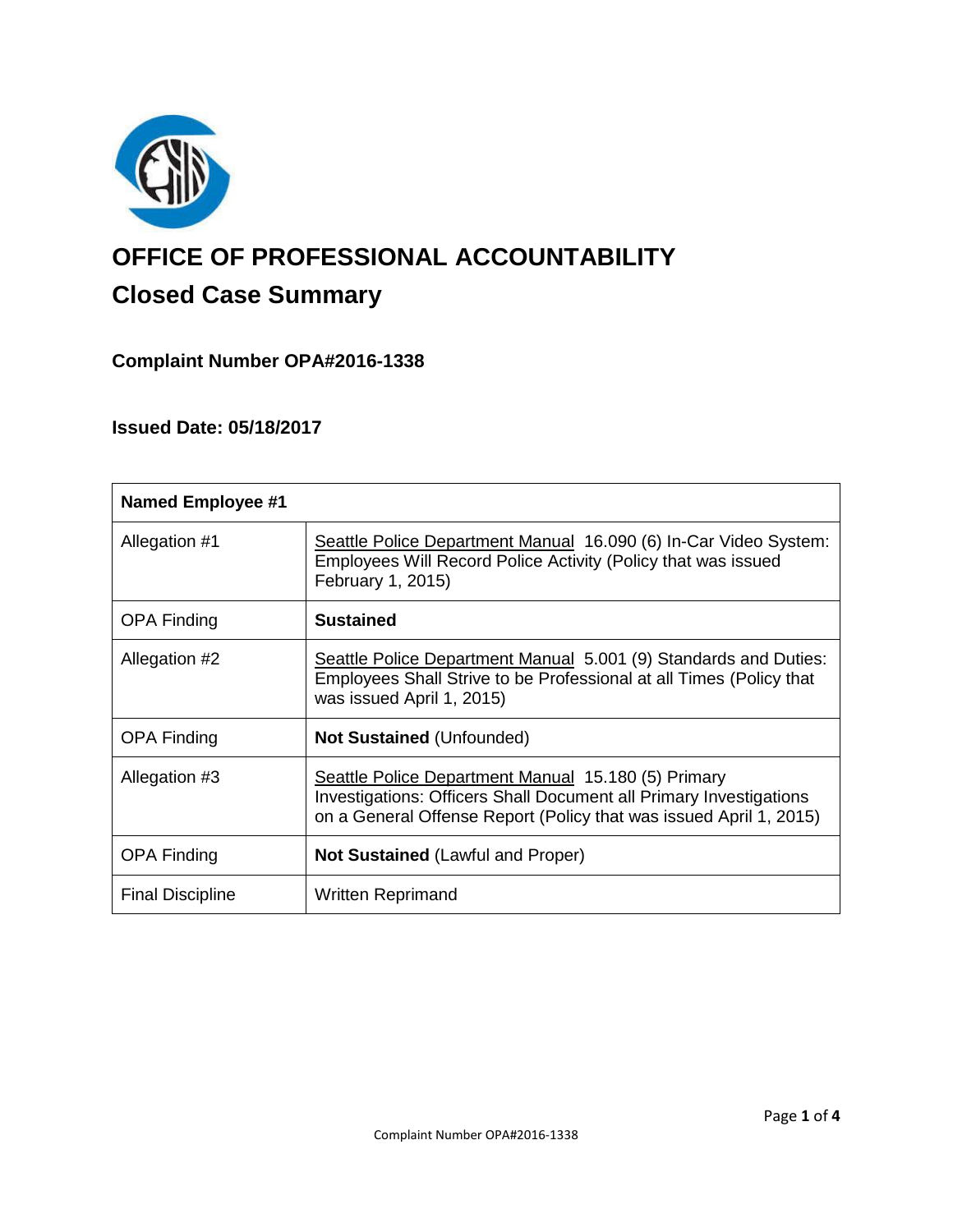| <b>Named Employee #2</b> |                                                                                                                                                                      |
|--------------------------|----------------------------------------------------------------------------------------------------------------------------------------------------------------------|
| Allegation #1            | Seattle Police Department Manual 16.090 (6) In-Car Video System:<br>Employees Will Record Police Activity (Policy that was issued<br>February 1, 2015)               |
| <b>OPA Finding</b>       | <b>Sustained</b>                                                                                                                                                     |
| Allegation #2            | Seattle Police Department Manual 5.001 (9) Standards and Duties:<br>Employees Shall Strive to be Professional at all Times (Policy that<br>was issued April 1, 2015) |
| <b>OPA Finding</b>       | <b>Allegation Removed</b>                                                                                                                                            |
| <b>Final Discipline</b>  | <b>Written Reprimand</b>                                                                                                                                             |

# **INCIDENT SYNOPSIS**

The Named Employees were dispatched to a burglary.

# **COMPLAINT**

The complainant alleged that Named Employee #1 was unprofessional during an interaction with complainant. While conducting an intake to determine the nature of the allegations, OPA discovered that there was no In-Car Video (ICV) for the incident in potential violation of SPD Policy, for both officers on the call, and that the complainant indicated he provided the name and location of the person who stole the guitar but that information was not included in the report by the Named Employee.

# **INVESTIGATION**

The OPA investigation included the following actions:

- 1. Review of the complaint
- 2. Review of In-Car Video (ICV) Log
- 3. Search for and review of all relevant records and other evidence
- 4. Interviews of SPD employees

# **ANALYSIS AND CONCLUSION**

The preponderance of the evidence from this investigation showed that Named Employee #1 did not activate his ICV to record his response to the 911 call to which he had been dispatched and did not record his police activity at that call as required by the SPD Policy that was in force at the time of this incident.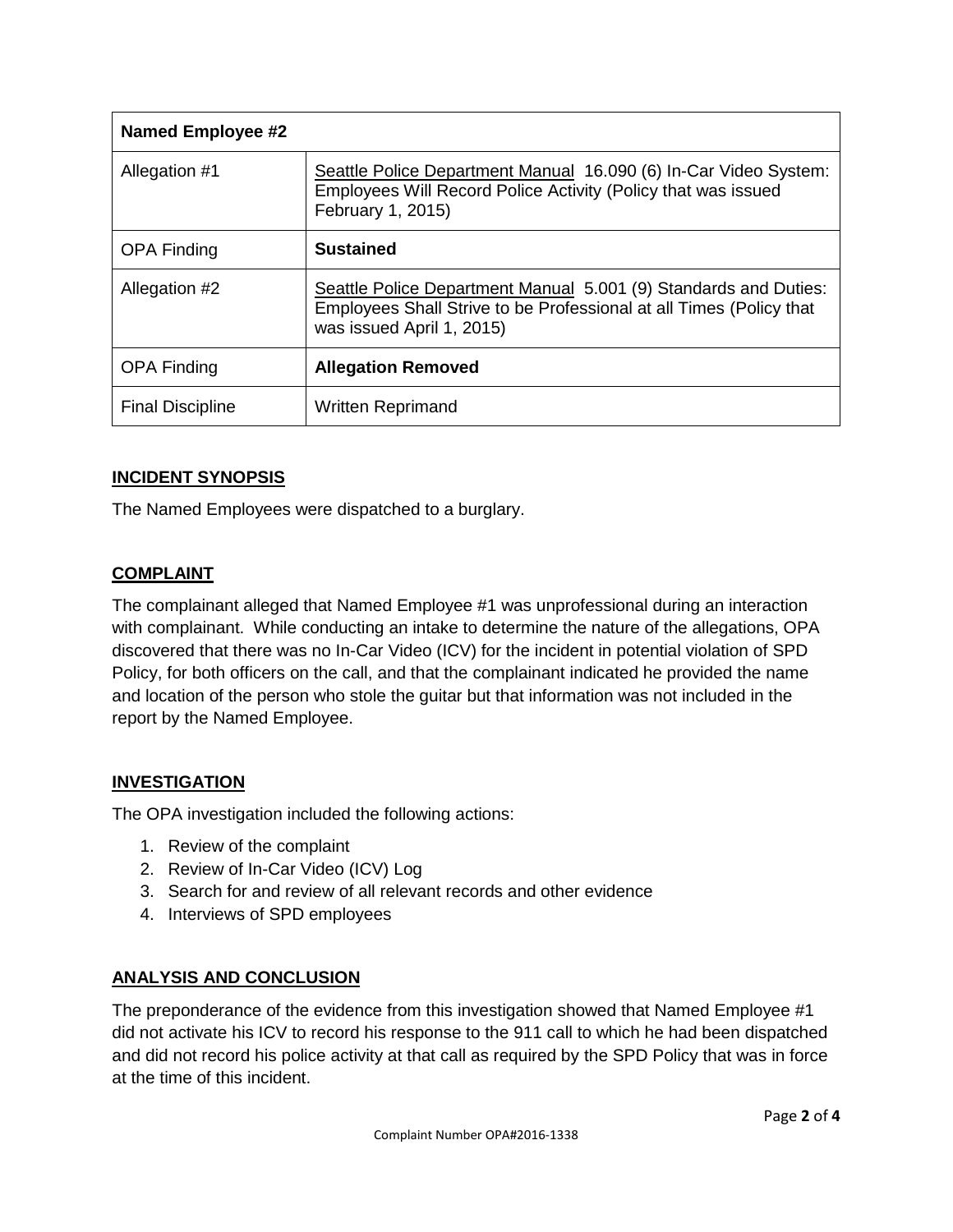There was no evidence to support the complainant's allegation that Named Employee #1 was rude and unprofessional during his contact with the complainant. Both Named Employee #1 and his cover officer described the conversation between the complainant and Named Employee #1 as cordial.

The allegation in this case was that Named Employee #1 neither listed the complainant's former roommate as a suspect in the burglary, nor mentioned in the General Offense Report (GOR) that the complainant considered the former roommate to be a likely suspect. It was clear from OPA's interviews with the complainant and both officers that the complainant told Named Employee #1 he suspected his (the complainant's) former roommate. It was equally clear that Named Employee #1 did not include this information in the GOR he submitted. Named Employee #1 and his cover officer both told OPA that the complainant could give no specific reason, other than a hunch, to support his suspicion. Named Employee #1 said his usual practice was to list someone as a suspect in a GOR if there was something specific to cite as a reason for considering the person a suspect. However, in this particular case, the complainant had no specific reason for his suspicion. While Named Employee #1 could have listed the former roommate as a suspect, or at least included this information in the narrative portion of the GOR, the OPA Director considered Named Employee #1's reasons for not including the name of the former roommate in the GOR to be reasonable. It seemed Named Employee #1 appropriately weighed the value of mentioning a possible suspect in the GOR against the potential injustice of casting suspicion on someone without an articulable reason to do so.

The preponderance of the evidence from this investigation showed that Named Employee #2 did not activate his ICV to record his response to the 911 call to which he had been dispatched and did not record his police activity at that call as required by the SPD Policy that was in force at the time of this incident.

In the course of this investigation, the complainant clarified with OPA that he had no complainant about the conduct of Named Employee #2. In fact, the complainant did not even recall that a second officer was present.

# **FINDINGS**

#### **Named Employee #1**

Allegation #1

A preponderance of the evidence showed that Named Employee #1 did not activate his ICV as required by policy. Therefore a **Sustained** finding was issued for *In-Car Video System: Employees Will Record Police Activity.*